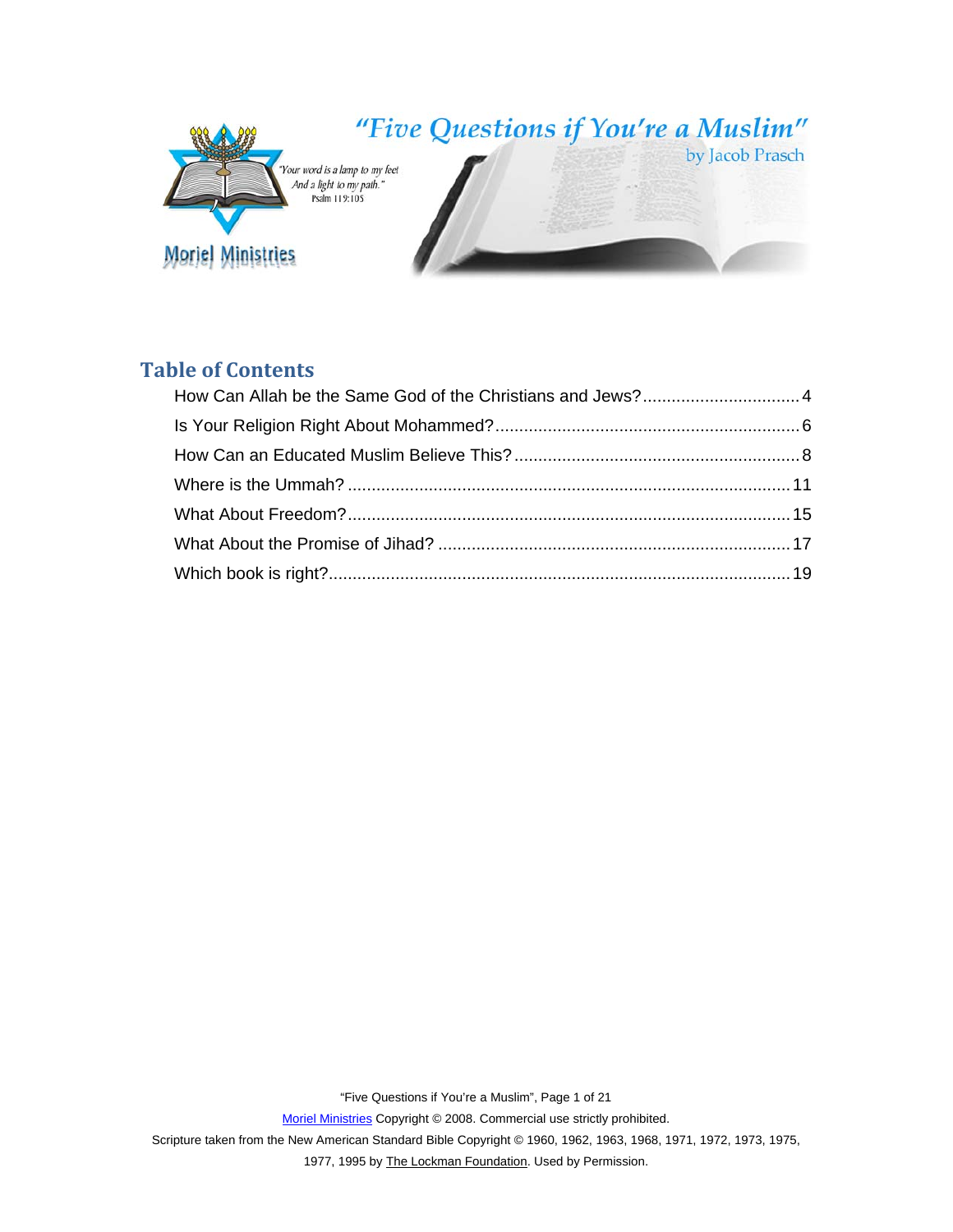"Marhaba. Ismi Yakub**.**" Hello, my name is Jacob, happy to meet you,

I've been meeting a lot of Muslims in Britain and America and other countries and I've been talking to them about their faith. And most of them are quite enthusiastic about sharing with me the beliefs of Islam, the teachings of Mohammed in the Quran, and why they feel I should believe it. Often they will point to things like the moral disintegration of Western society, with which I agree, and they will point out many other things. They will claim we have the same God, and it's even been pointed out that the Quran speaks more about Jesus than it does Mohammed.

Well, actually I've read the Quran; I have a Quran in my hand. And it *has* spoken more about Jesus than of it does Mohammed, only the things it says about Jesus disagree with what the Gospel say about Jesus. The Gospels, of course, say that He was God, that He died. The Quran says He was not God and did not die.

I'm speaking to you not as an enemy. I'm speaking to you as, I hope, a friend and somebody who wants to know the truth. I've listened to what Muslims have said about Islam, why they feel it's right, why they feel Christians, Jews, and others should believe it, why it is the true religion.

Now of course there are multiple kinds of Muslims. There are Sunni, there are Shi'a, there are Baha'i, there are Aleywa, there are Achmahdi, there's the Nation of Islam, and Sufi, and they will disagree on many fundamental points among themselves. However, the same would be true of Christianity. You'd have Catholics, Protestants – different kinds, Methodists, Pentacostals – and these would often disagree themselves. But what is broadly called "Christian" will essentially agree on the central points that Jesus was God who became a man to take our sin, that He died on the cross and rose from the dead to give eternal life, and He's coming again. All people who say they are "Christian" will agree, in essence, on that. **ALL** people who call themselves "Muslims" will agree on the five pillars of Islam. They will all agree on the inspiration of the Quran, that Mohammed was the prophet, that in their view there no God but Allah and Mohammed is his prophet, and in the five pillars of Islam. They will all agree on the basic things. Others

"Five Questions if You're a Muslim", Page 2 of 21

Moriel Ministries Copyright © 2008. Commercial use strictly prohibited.

Scripture taken from the New American Standard Bible Copyright © 1960, 1962, 1963, 1968, 1971, 1972, 1973, 1975,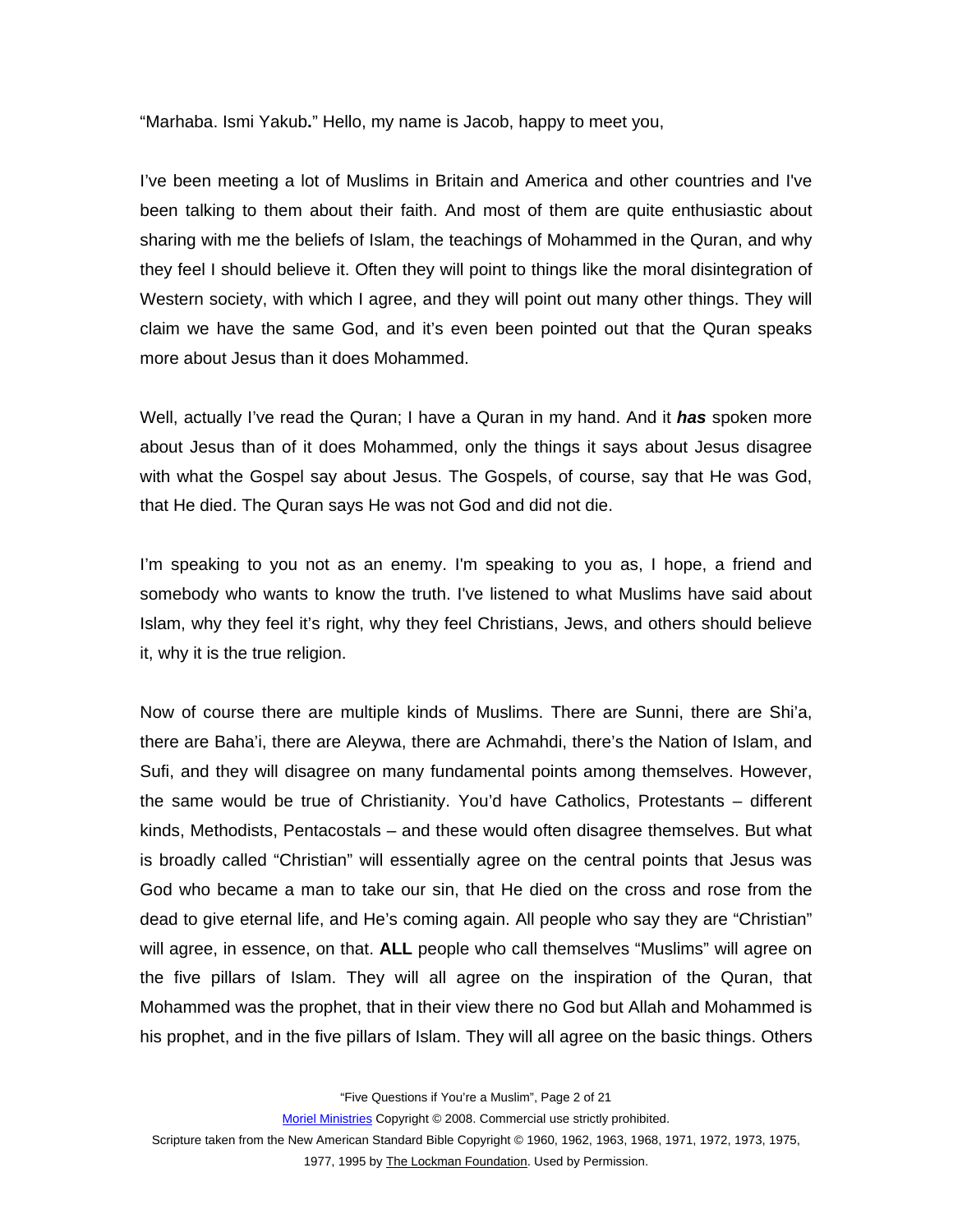will add other things about Ali and so forth, but they all agree on the basic things. The Wahabbists will not accept anything that goes beyond 950 A.D., but they'll still agree on the five pillars, the five pillars of Islam.

We know that there are people who are culturally Muslim. They're Muslim because of culture, upbringing, social background, but may not be Muslims by way of personal faith; it's their culture. In the West we see much of this nominal Islam and its growing. The same is true in Christianity. Most people who say they are Christians are Christians by culture and not by personal faith. I would encourage my Muslim friends to realize what is true of Islam is also true of Christianity – not everyone who says he's a Muslim is really a Muslim by way of personal faith, some of them are only Muslims by way of culture. In Christianity that same thing is true, and in secular society even more so; they are Christians by way of culture.

I don't speak for those who are Christians by way of culture, I speak for those who are what we call "born-again" Christians, those who are Christians by way of conviction – general faith – much as a Wahabbist, a Wahab would speak by way of conviction, that he believes in Islam.

And so I've read the Quran and I've read the Hadith, I've talked to a number of Muslims, and I've been from one end of the Muslim world to the other. Over the years I've been to Morocco, I've been to Egypt, I've been to Jordan, I've been to Turkey, I've been to the Persian Gulf, I've been to Brunei and Malaysia and the Far East. I've seen Islam in Africa, I've seen Islam in the Middle East, I've seen Islam in the Far East, I've seen Islam in Britain and in America. I've seen it in its Western form, its African form, its Middle Eastern form, and in its Asian form. I've been to a lot of Muslim countries; I've been to a lot of them. I'm not completely ignorant about the religion or faith of Islam. I don't speak Arabic very well, but I do speak some Arabic, and I've lived in the Middle East for a number of years. And so in listening to what Muslims have told me – some of them have been people that have been business associates of mine, people that I've done business with in the tourism industry in Egypt and Turkey, people that I've had good friendships with, working relationships with, people who themselves disdain fundamentalism. people

"Five Questions if You're a Muslim", Page 3 of 21

Moriel Ministries Copyright © 2008. Commercial use strictly prohibited.

Scripture taken from the New American Standard Bible Copyright © 1960, 1962, 1963, 1968, 1971, 1972, 1973, 1975,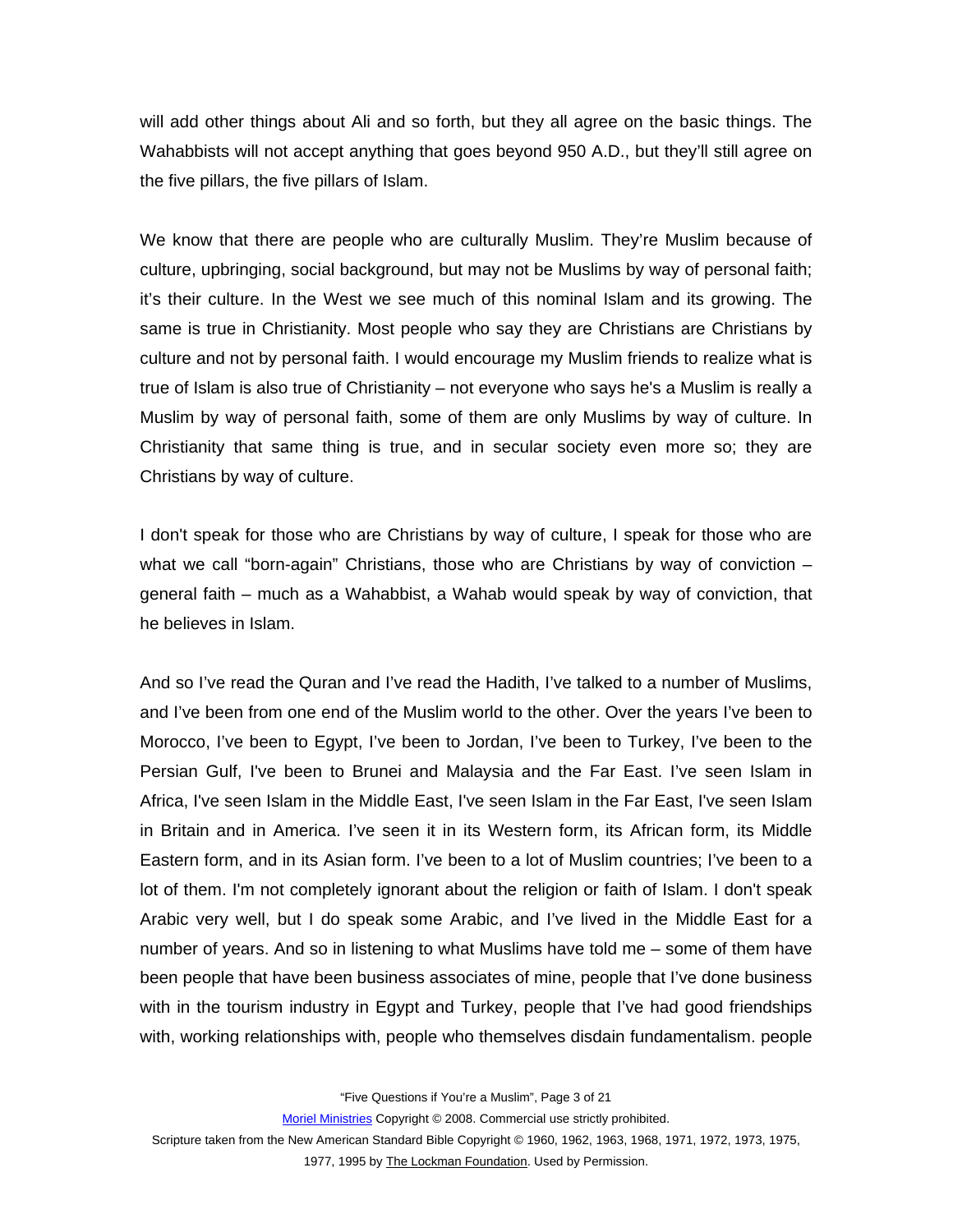<span id="page-3-0"></span>who are against terror because it's destroyed their businesses and forced them to put people out of work. The tourism industry was vital to the economies of countries like Egypt and Turkey, and because of Islamic fundamentalism when tourists stopped coming out of fear, foreign-exchange disappears, tax revenues disappear, jobs disappear,

I know that not all Muslims are terrorists. I know not all Muslims agree with the fundamentalist agenda. We could make the argument that Islam has been hijacked by fundamentalists who have that agenda and that people will say the moderate Muslims need to take it back. You could make that argument, but I'm not dealing with that argument, I'm simply dealing with my own questions about your religion. So have alkatab and al-quran, the Bible, and the Quran.

## **How Can Allah be the Same God of the Christians and Jews?**

The first question I have is the person and character of Mohammed. According to the Quran and according to the Hadith, Mohammed grew up next to the well of Zumzum. Now today the Zumzum is considered holy water by the Wahab in Saudi Arabia. And in his youth he saw the Hajj, the annual pilgrimage to worship at the Ka'bah. His father's name was Abdullah, the servant of Allah. So the Hajj already existed, the Ka'bah already existed, the well of Zumzum already existed, and even the worship of Allah existed in ancient pre-Islamic Arabia. There were multiple stones – some would say 360, one for each day of the lunar year in the Ka'bah. Mohammed began his reforms and crusades; he removed all of the stones except one. He said there was one God.

"Allah" is a generic term in Arabic for "god", but it's also the specific name; it was the specific name of a moon-god. And of course we see the moon crescent on mosques to this day. That brings the question, was Allah, or is Allah, the same God as Christians and Jews because it is the Arabic word for "God"? It *is* an Arabic word for "god" – that is without dispute, but there is another word called "*El*" that we hear little about. Now in the Katub, in the Judeo-Christian Scriptures, God is called – Allah is called – by a name. His name is not called "Allah", His name is called "*Yahweh*". Yes, the Hebrew "*Elohim*" – "God" can be translated into "Allah", but "*Yahweh*" cannot be translated into "Allah".

"Five Questions if You're a Muslim", Page 4 of 21

Moriel Ministries Copyright © 2008. Commercial use strictly prohibited.

Scripture taken from the New American Standard Bible Copyright © 1960, 1962, 1963, 1968, 1971, 1972, 1973, 1975,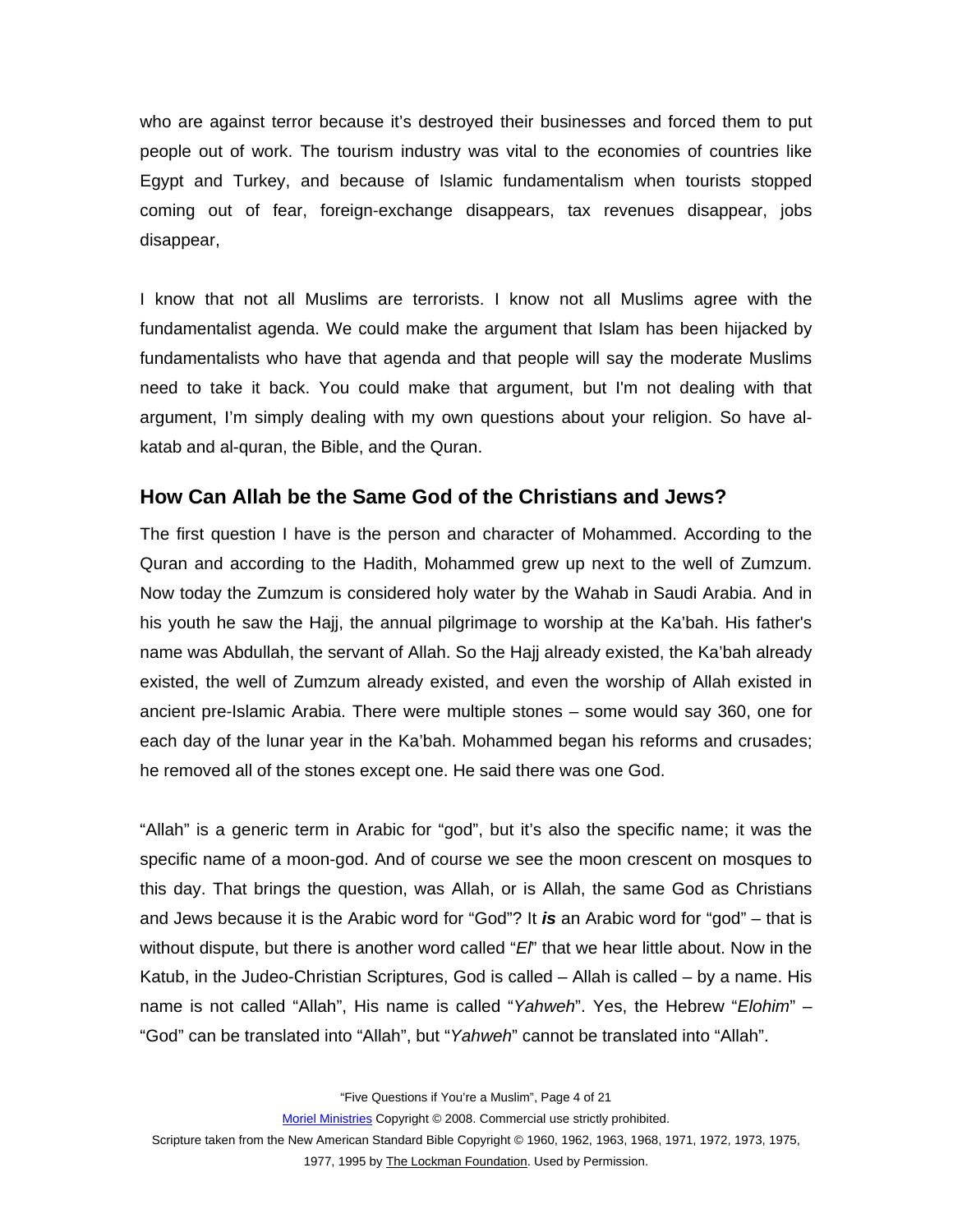If the worship of Allah, the well of Zuzum, the Ka'bah and the Hajj all existed before Muhammad began Islam, how can we say Muhammad began Islam? If Islam itself acknowledges these things existed, was it not something that came from the pagan religions of ancient Arabia? For Mohammed was told of monotheism.

He met some Christians who were black Africans from Ethiopia who used the term in Arabic of puppy dogs opening their eyes. You see a little bit that there's one God. Mohammed ventured with his uncle and he learned certain things from the Zoroastrians of Persia, but he saw in those days Jews and Christians did not fight each other because they had one religion. He lived at a time of tremendous social injustice and he believed if the Arabic nations out-monotheised, they would have the same kind of peace and tranquility that seemed to happen between Jews and Christians, that Christians and Jews had within their own community. That is what, broadly speaking, the Quran and the Hadith say about Mohammed.

But my first question would be if all these things existed, if Allah was first worshiped as a moon-god, if there was a Hajj – the pilgrimage was already there, if the well of Zumzum was there, if the Ka'bah was there, how is Islam the same religion historically in its origins as Judaism and Christianity? How is it?

I can prove the relationship between Christianity and Judaism – even the Quran acknowledges that. But the Quran is claimed to be a "third testament" correcting the errors in the other two. Even though the last thing it says in the Christian Bible is don't add to the Word of God, (Rev. 22:18-19) the Quran comes along and has added another book saying it's a third testament. My first question to you, my Muslim friends, is this: On what basis can you say that Allah is the same God as Christians and Jews, on what basis can you say it is another manifestation of the same Judeo-Christian, monotheistic belief? On what basis can you say Mohammed began this religion when its institutions, its fundamental tenets and practices – the Hajj, the well of Zumzum, the Ka'bah, the worship of Allah – already existed? I know you *believe* it does, but examining it historically and examining it in light of the Jewish-Christian scriptures I cannot see how it

"Five Questions if You're a Muslim", Page 5 of 21

Moriel Ministries Copyright © 2008. Commercial use strictly prohibited.

Scripture taken from the New American Standard Bible Copyright © 1960, 1962, 1963, 1968, 1971, 1972, 1973, 1975,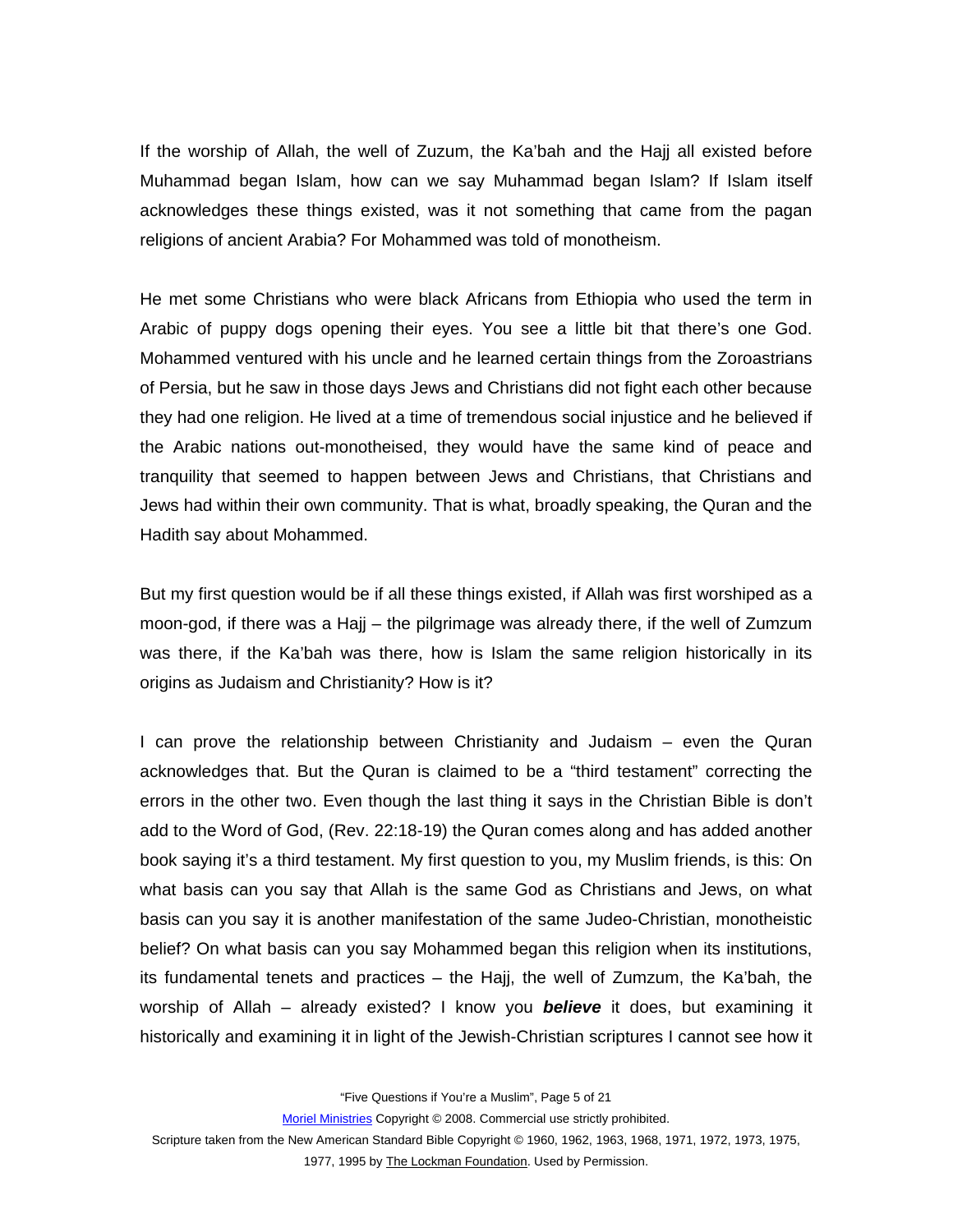<span id="page-5-0"></span>does. Can you please explain to me how it does? That is my first question, and I say it not to insult you; I say it to ask.

### **Is Your Religion Right About Mohammed?**

My second question is: Mohammed was the greatest prophet – greater than Jesus, greater than Moses – al-asam so teaches: "There is no God but Allah and Muhammad is his prophet". And Allah claimed, according to Mohammed, that Mohammed was the one who would bring this message that there's no God but Allah and Muhammad is his prophet through the angel Gabriel who appeared in a cave and gave the Quran to Mohammed – "angels" being one of the five pillars of Islam.

So I look at Mohammed and I compare him with the character of Christ. The Quran speaks more of Jesus than it does Mohammed. And although the other things it says about Jesus are usually in disagreement with what the New Testament says about Jesus – "*Isa*", "*Yeshua*", the Quran never once faults His moral character. The Quran never once faults the moral character of Jesus. Never once. It says things about Him that disagree with the Judeo-Christian Scriptures, but it never faults His moral character. The Quran never faults the moral character of Jesus.

In the Hadith, however, we read something that corresponds to Quran Sorah 33:52, where something happened in the life of Muhammad where he was told by Allah, supposedly, it is no longer lawful for you to marry after this unless it is someone you already own like a handmaiden. What was this to which I refer in the Hadith?

"Fe'el hadith Mohammed, fell hadith Musa, ben tur abo baqir mah allude setah. Fe'el hadith ai-eesha ben tur abu baqir mah allude setah. Fe'el hadith Mohammed ho mubaraq oh fe'el hadith Mohammed orva mutah."

I don't ask that question to offend you. According to the Hadith, Ayesha the daughter of a Abu Bakr, was six years old when Mohammed married her. He took her virginity at the age of nine according to the teachings of Islam. You had a man, perhaps in his fifties – probably around 54, scholars are not exactly sure – who had sex with a nine year-old girl

"Five Questions if You're a Muslim", Page 6 of 21

Moriel Ministries Copyright © 2008. Commercial use strictly prohibited.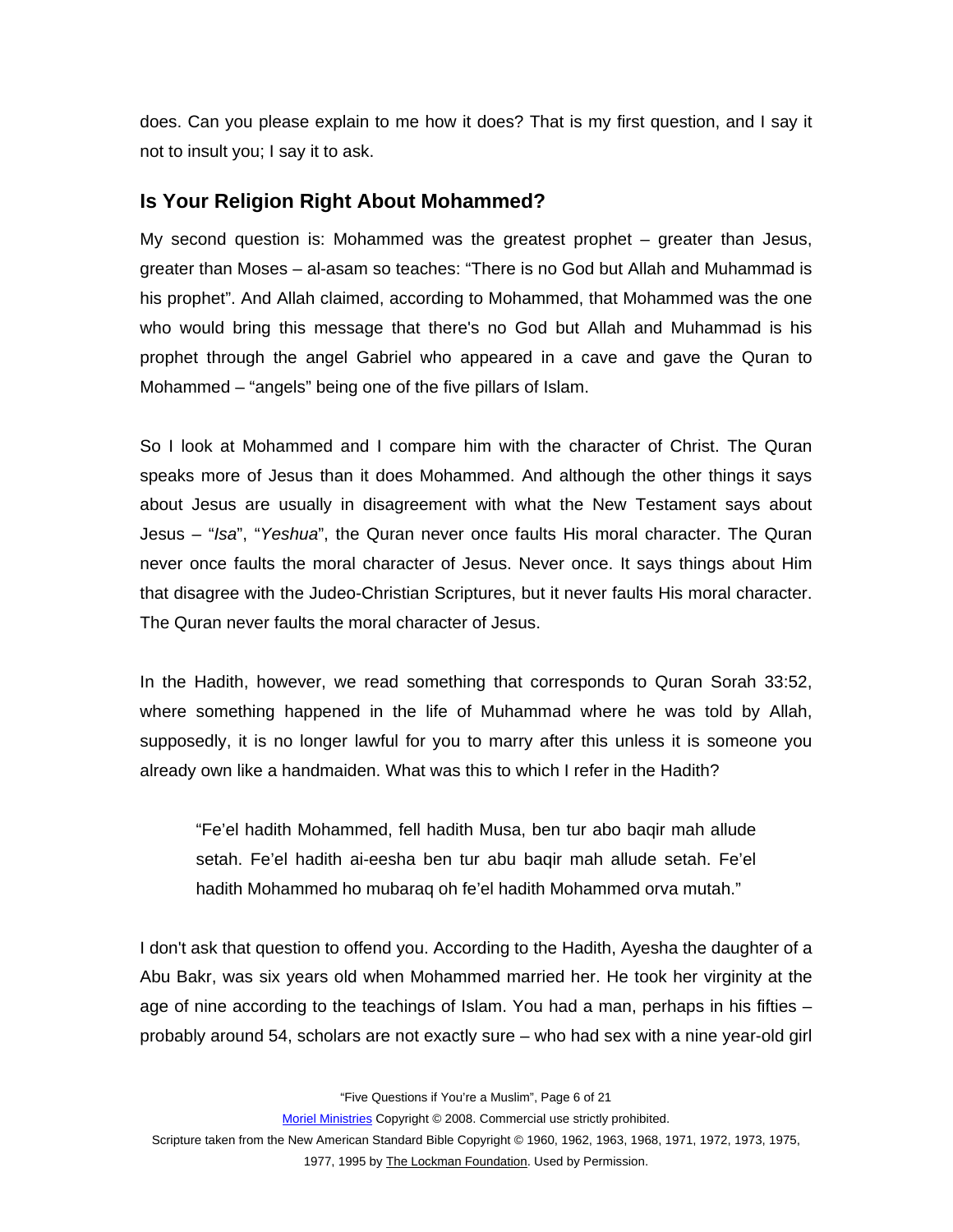whom he married at the age of six. And the Quran tells him that Allah was somehow displeased, apparently, and said you couldn't marry any more after this unless it was a slave or something you already owned. Even if you found a woman attractive you couldn't have any more of them. In fact, I've had Muslim scholars admit that Mohammed had one of his stepson's divorce his wife so he could take her. The question I asked in Arabic, and I'm only asking the question, is the Hadith right? Was Mohammed blessed of God or was Muhammad a pedophile? I'm only asking was your religion right in what it teaches? I'm only asking the question; I'm not trying to incite religious hatred, I'm not trying to offend you, I'm only asking the question, "Is the Hadith right?" Did Mohammed marry a six year-old little girl and have sex with a little child? Did he do that? Is your religion right? Is this what he did?

Now if you believe what your religion teaches, if you believe in the historicity of the Quran and of the Hadith, if you believe it is true, then of course you believe Muhammad had sex with a little girl. My question is if it is what you believe, please tell me how you expect me or any other Westerner, any Christian, any Jew, anyone else to believe such a man was God's greatest prophet? Even in many Islamic countries today, if someone did that with a girl that young, he would be arrested and criminally prosecuted, conceivably executed in some of them.

Now a few years ago in the United States, it showed some very wealthy Saudi members of the House of Saud sheiks who were oil-rich arriving in India on private jets. They did not call it "slavery" and they don't call it "slavery" in Africa, but essentially for as little as \$200 they were giving to families of very poor people and taking little girls, some of them quite young like 14, back to Saudi Arabia. When questioned they said, "What's wrong with it? Our prophet did it." These are Wahabbist Saudi Arabians. "Wahab" – fundamentalist Muslims, fundamentalist Sunnis who don't accept any later interpretation of Islam after 950. These are ultra-conservative Wahabbists, they are rigid, rigid Quranists. Yet they found it acceptable to go and do this  $-$  and it was on television  $$ because Muhammad did it.

"Five Questions if You're a Muslim", Page 7 of 21

Moriel Ministries Copyright © 2008. Commercial use strictly prohibited.

Scripture taken from the New American Standard Bible Copyright © 1960, 1962, 1963, 1968, 1971, 1972, 1973, 1975,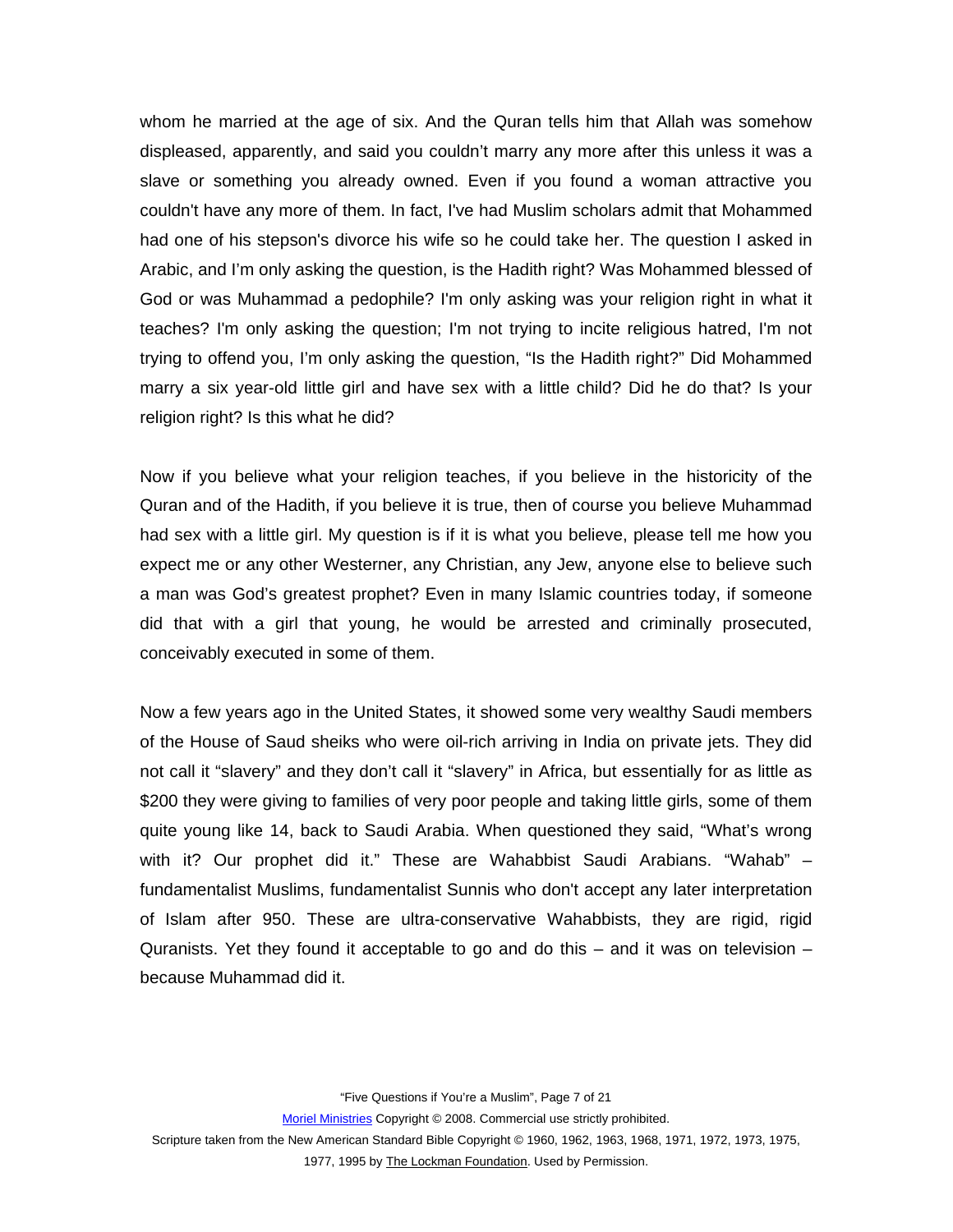<span id="page-7-0"></span>Now I hope you appreciate as a Westerner, although this goes on in Christendom, although there have been a number of Roman Catholic priests who have done it, when they get caught they get arrested. When there's a conspiracy to sweep it under the rug they get sued. Why is this tolerated in the Islamic world? In Saudi Arabia, the home of Islam, why was this institutional pedophilia in a form of slavery tolerated in the modern world today? And they say, "Because Mohammed did it." That's what they said on television.

That is my second question: "How can you expect me or any Christian or any Westerner to believe that a man who engaged in something acknowledged by the Hadith to be pedophilia is the prophet we should listen to and follow?" I'm asking you a sincere question.

## **How Can an Educated Muslim Believe This?**

I have a third question for my Islamic friends, particularly the educated ones, those that have done degrees in law, medicine, dentistry, engineering, science, mathematics in the West. Some have gone to Oxbridge, some have gone to Ivy League universities in America, some have gone to the Sorbonne in Paris, there are educated Muslims in the West, some of them born in the West, some came to study in the West, but there are educated Muslims. We have to remember that when the Western world was in the Dark Ages under medieval Roman Catholicism Islam had its Golden Age. So I appeal to the educated, thinking Muslim, please consider this question carefully.

Islam likes to claim that a  $5<sup>th</sup>$  Century forgery of the Gnostic Gospel of Thomas – there's two of them, but the later one, the  $5<sup>th</sup>$  Century – was the true gospel and the ones that are the orthodox in Christianity – Matthew, Mark, Luke, and John – are false ones. Even liberal higher critics, higher critical scholars who simply study the Scriptures as history and literature do not accept any  $1<sup>st</sup>$  Century authenticity to that later Thomas gospel. But we also have higher critical scholars in Islam. They are called "Orientalists".

Now Orientalists are not allowed to teach or to publish in Muslim countries, generally speaking. There might be some exception I'm not aware of, but certainly their lives

"Five Questions if You're a Muslim", Page 8 of 21

Moriel Ministries Copyright © 2008. Commercial use strictly prohibited.

Scripture taken from the New American Standard Bible Copyright © 1960, 1962, 1963, 1968, 1971, 1972, 1973, 1975,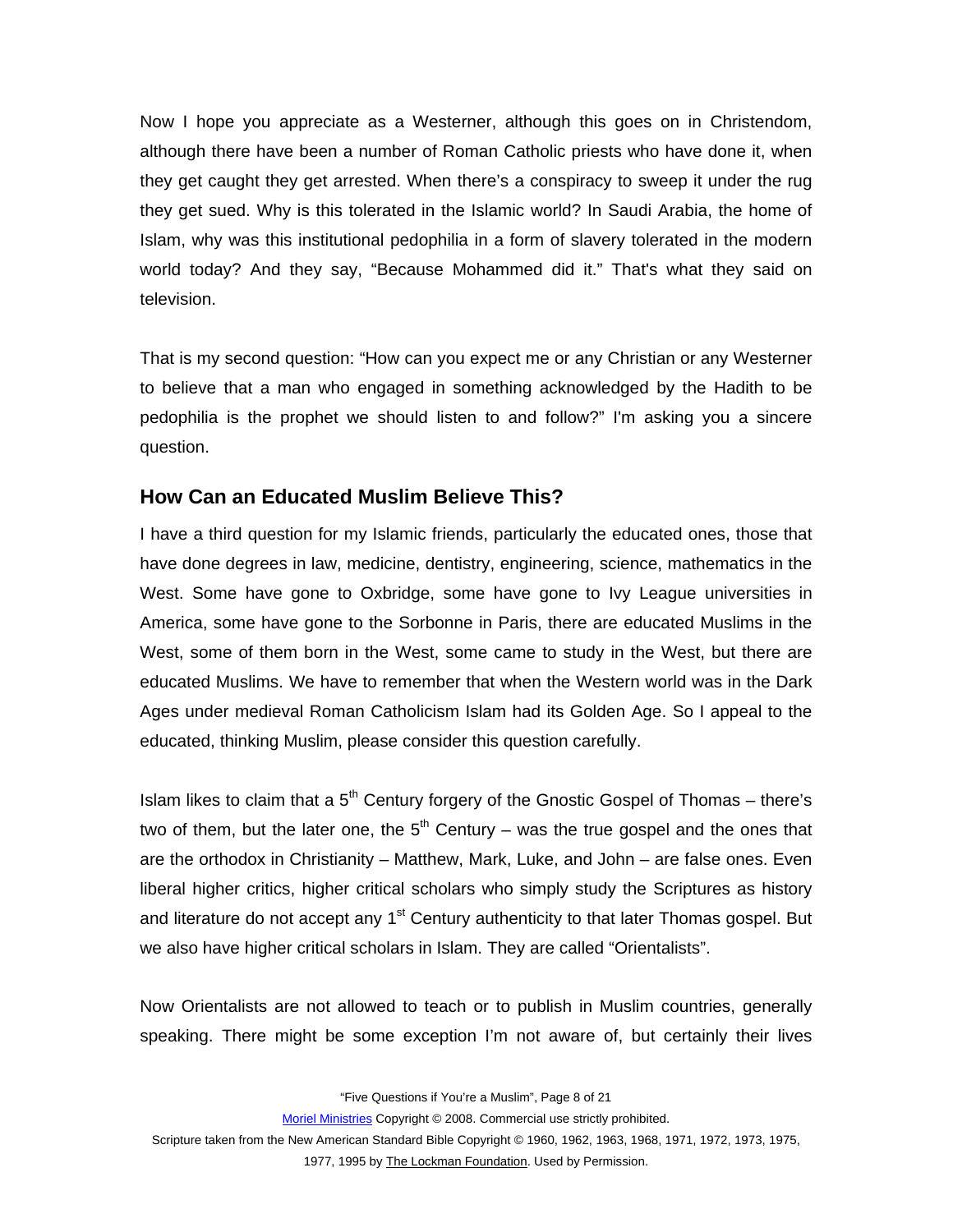would be threatened by the Muslim brotherhood or something like this. In Saudi Arabia they would be *more* than arrested. These are academic theologians; they are critical scholars; they study the Quran, the Hadith as history and literature with an academic eye, looking for things like source criticism, form criticism, the same tools higher critical scholars have applied to the Judeo-Christian Scriptures. They're Orientalists. They simply ask questions. They're not studying the Quran as doctrine per se or as revelation, they're simply looking at it as literature the way critical scholars look at the Bible, really, as literature.

I know I study the Bible as both doctrine and as literature and history. The Orientalists raise some questions. I'm not talking about Christians phrasing questions or about Jews raising questions, I'm talking about educated, westernized Muslim scholars – professors, people with doctorates in Islam – usually from Cairo, Egypt who are now to be found at Oxford, Cambridge, the Sorbonne, Princeton in America, and so forth, and prominent universities, prominent professors, academically credible scholars, the Orientalists – *your* scholars. They ask questions simply about the historicity and literary origin and development of the Quran and Hadith. One question would be, "How can the Quran say that every night when the sun becomes tired it descends into a muddy pit and rises again the next day?"

Remember, during its Golden Age, Islam were the astronomers of the era. Ptolemian astronomy dominated the world and it was largely dominated by Islam all the way until the time of Galileo and Copernicus and Kepler. Certainly if Allah is God, and Allah created the universe, and Allah created the sun, and if Allah told the angel Gabriel to give the Quran to Mohammed, Allah would've known the sun does not set into a muddy pit every night when it gets tired, This looks like an ancient Near Eastern fable, a superstition, but it's a question that should be asked. It's the question that should be answered but that is a question that I will leave to Muslims to answer. My question rather concerns the relationship between the Quran and the Katub, the Bible.

The name of the mother of Jesus was not "Mary" but "Miryam", and the sister of Moses' name was also "Miryam". They were both named "Miryam". But they live 1,300 years

"Five Questions if You're a Muslim", Page 9 of 21

Moriel Ministries Copyright © 2008. Commercial use strictly prohibited.

Scripture taken from the New American Standard Bible Copyright © 1960, 1962, 1963, 1968, 1971, 1972, 1973, 1975,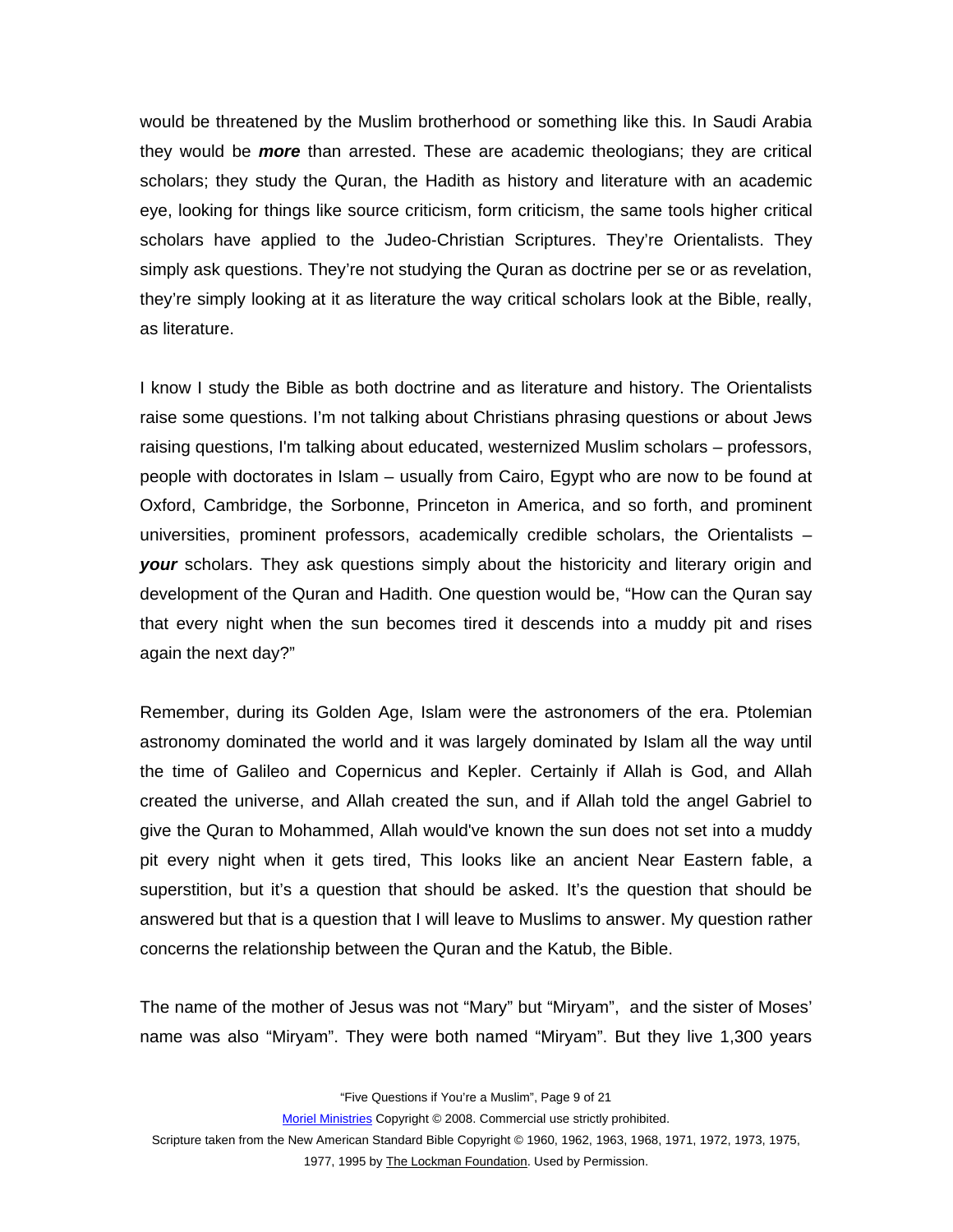apart, 13 centuries separated, Miryam the sister of Moses from Miryam the mother of Isa – Yeshua. And so your scholars, the Orientalists, these academic theologians who study the Quran in Arabic who are at the most prominent universities in the Western world because the Islamic world will not allow them to publish what they teach, ask the question, "If 1,300 years separated Miryam the sister of Moses from Miryam the mother of Jesus – Isa, Yeshua – why does the Quran say they are the same woman?" Isn't that absurd? I'm not trying to offend you, but isn't it ludicrous? How can the Quran correct the mistakes in the Bible if they're thirteen centuries apart? We have other archeological evidence showing that Moses long predates Jesus. Nobody questions it. No Muslim scholar in the world would question it today. The Wahab wouldn't question, yet the Quran says it's true.

According to the book of Esther in the Hebrew Scriptures, Haman was a senior court minister in the ancient Persian court in Susa. He was an Agagite, a descendent of Amalek according to the Hebrew Scriptures accepted by Jews and Christians. The Babylonian captivity of the Jews was followed by the Persian conquest of Babylon. We're talking about five centuries before Christ. Yet we are told in the Quran that Haman was a minister in the court of Pharaoh. There were no pharaohs in the 5th Century before Christ as such. The period of Pharaoh was long over. In the Scriptures Pharaoh goes back to the time of Moses, not forward to the time of Esther and Mordecai.

These are fundamental inconsistencies out of harmony not only with the Jewish and Christian Scriptures but out of harmony with established, recognized history, supported by the archaeological record, things that Muslims today do not believe themselves. Yet the Quran teaches them. Who dares to raise these questions? Is it me, a Christian? No, I'm simply looking at what the Orientalists say, your own scholars. How can an educated person, how can a dentist, how can a civil engineer, how can a physician, how can a barrister, how can a chartered accountant, how could a computer engineer, how can a mathematician, how can an educated, thinking person who went to a university like Princeton or Cambridge or the Sorbonne believe the sun sets every night when it gets tired into a muddy pit?

"Five Questions if You're a Muslim", Page 10 of 21

Moriel Ministries Copyright © 2008. Commercial use strictly prohibited.

Scripture taken from the New American Standard Bible Copyright © 1960, 1962, 1963, 1968, 1971, 1972, 1973, 1975,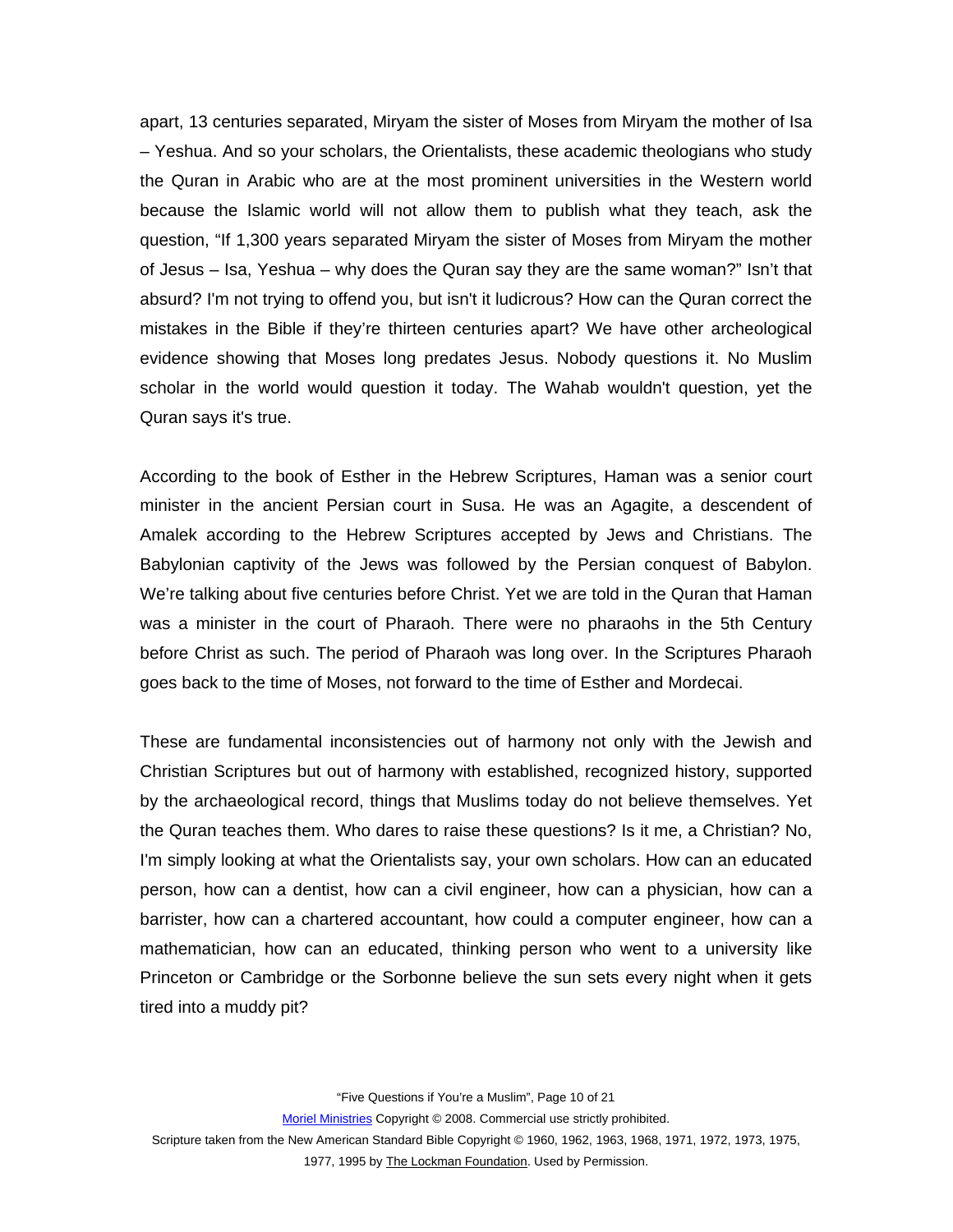<span id="page-10-0"></span>I don't believe all Muslims are ignorant fundamentalists. I saw a film on television, a documentary, where there were people in Pakistan – rural Pakistan – whose wives were sick and they would not allow their wives to be treated by a physician unless the physician was a female. And in some cases the women would die for wont of medical care because they would not allow a male physician to treat or examine their wives. Now of course, in the West, educated Muslims would balk at such things as primitive. I'm not speaking about primitive Muslims on the frontier on the Punjab, I'm speaking about Muslims who live in Birmingham, or who live in Nottingham, or who live in Manchester, or London, or Los Angeles who went to a prominent university who are engaged in a prestigious profession. How can you reasonably believe that Mary the mother of Jesus and Miryam the sister of Moses are the same woman when they are over 1,000 years apart? The Orientalists don't believe it.

It's no wonder their publications are banned throughout the Islamic world. You're not allowed to ask those questions in the Islamic world. If you want to ask academic questions about Islam, you have to come to the free world. I have heard Muslims like Achmed Didot try to pull apart the Jewish Christian Bible based on higher critical arguments used by liberal Christian scholars. I was supposed to debate Mr. Didot in Johannesburg in the town hall, but he had a stroke and I went to his house and I shared my faith with him unsuccessfully. He tried to share his faith with me, also unsuccessfully, but I've heard his arguments. He draws on Christian liberal higher critics. All I am saying is apply the same standard. Take academic approaches to literary criticism to form criticism, the source criticism, to historical analysis and apply those same tools that Didot applies to the Bible, to the Quran and you will find something that any thinking Muslim would say lacks credibility. You are an educated Muslim. How can you believe this?

#### **Where is the Ummah?**

My next question concerns the teaching of the Quran on "Ummah" – unity among Muslims, that you are one nation and one people. Now Christianity does not require Christians to be one nation and one people, Christianity acknowledges multiple nations. Jesus said, "Think not I came to bring unity but a sword". (Mt. 10:34) Paul the apostle writes. "There must be divisions among you to prove which is true". (1 Cor. 11:19)

"Five Questions if You're a Muslim", Page 11 of 21

Moriel Ministries Copyright © 2008. Commercial use strictly prohibited.

Scripture taken from the New American Standard Bible Copyright © 1960, 1962, 1963, 1968, 1971, 1972, 1973, 1975,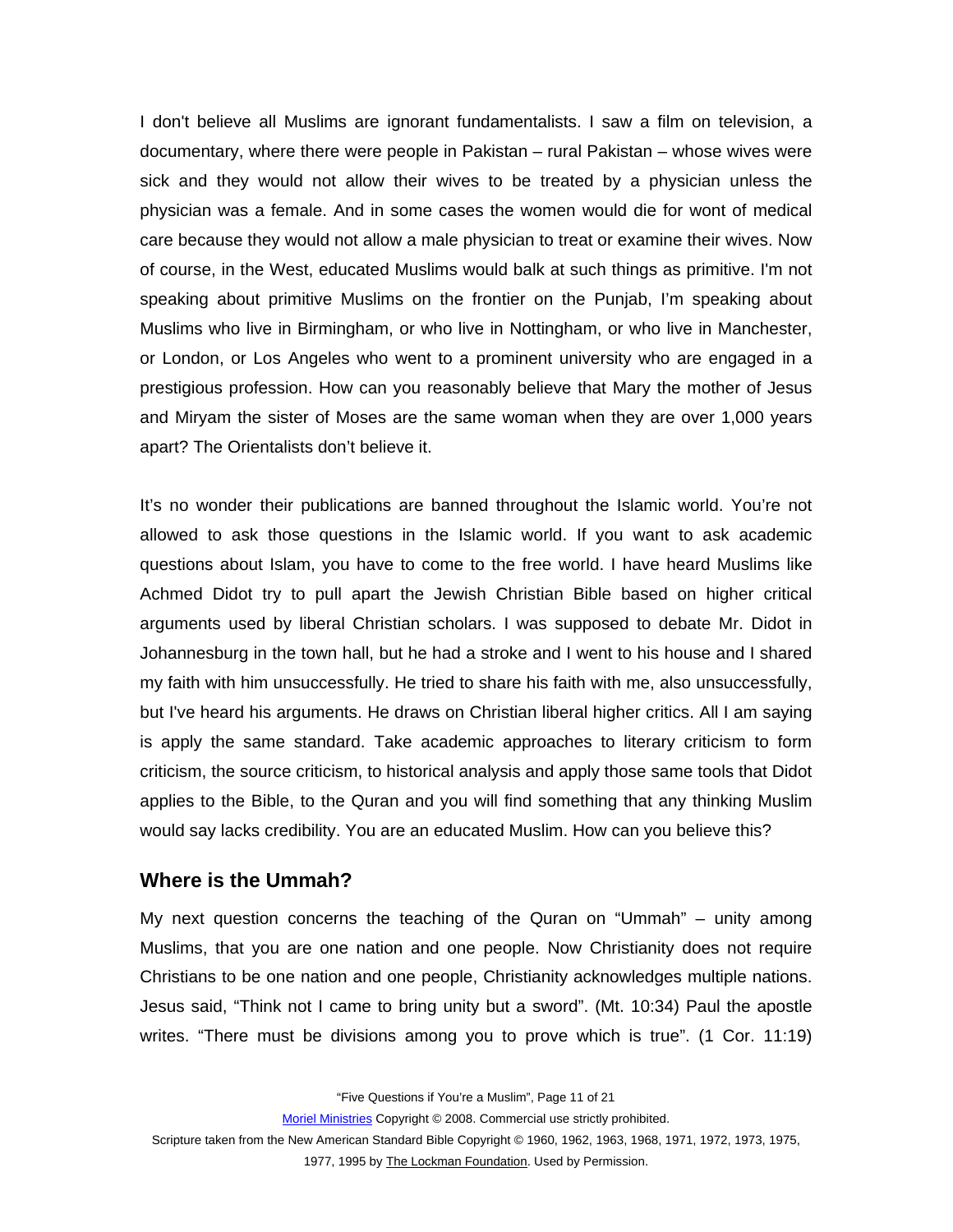Tragedy that it is, Northern Ireland can still be allotted for in the Christian belief system. The killing and prejudice cannot be, but the fact that there's a schism within the belief system *can* be. The Quran is different. While Jesus prayed that the true believers would be one, He said he came to bring division. There'll be factions among you to prove what is true, teaches the New Testament, but Ummah says that Muslims are one.

Now in the Katub, in the book of Genesis, we are told that Esau's sword will always be against his brother and that Ishmael's seed will always be divided. Islam teaches that the Arab nations are descendents, of course, of them. Christians and Jews believe the Messiah, the Savior, would come through Abraham, Isaac, and Jacob, Islam takes the Old Testament prophecies that Christians believe to be about Jesus and applies them to Mohammed. Having said that, I have to ask which is right: Is Esau's sword against his brother? Is Ishmael's seed divided? Or are Muslims "Ummah"? Are they one nation and one people?

One of the most popular films ever made by the motion picture industry was based on a book about the legendary T. E. Lawrence, Lawrence of Arabia, a British military officer who attempted to unite the warring Arab tribes against the Turks. He tried to unite them from fighting each other to a combined force to attack the Turks who were aligned with Germany. The Turks, who were themselves Muslims, mistreated the Bedouins and virtually enslaved those people who were today called, or call themselves, "Palestinian Arabs". Lawrence of Arabia tried to unite these people, but they would not stay united. Islam was always looking for a Mahdi figure to unite Islam, but the Mahdi was defeated by the British ultimately despite the Battle of Khartoum and the death of General Gordon. Abdul Gamal Nasser tried to make Ummah, a pan-Arab unity militarily backed by the Soviet Union, but it did not work or did not last.

Many people have tried to bring Ummah. Mohammed was no sooner dead when the Sunni and Shi'a began to fight each other, ultimately in the Battle of Karbala, over who should take his place, Ali or his theocrats. Then there was a third sect, "Khariji". They said Allah would reveal who was to be the successor of Mohammed on the battlefield. They began to slaughter each other. This hatred and killing went on until the 20th

"Five Questions if You're a Muslim", Page 12 of 21

Moriel Ministries Copyright © 2008. Commercial use strictly prohibited.

Scripture taken from the New American Standard Bible Copyright © 1960, 1962, 1963, 1968, 1971, 1972, 1973, 1975,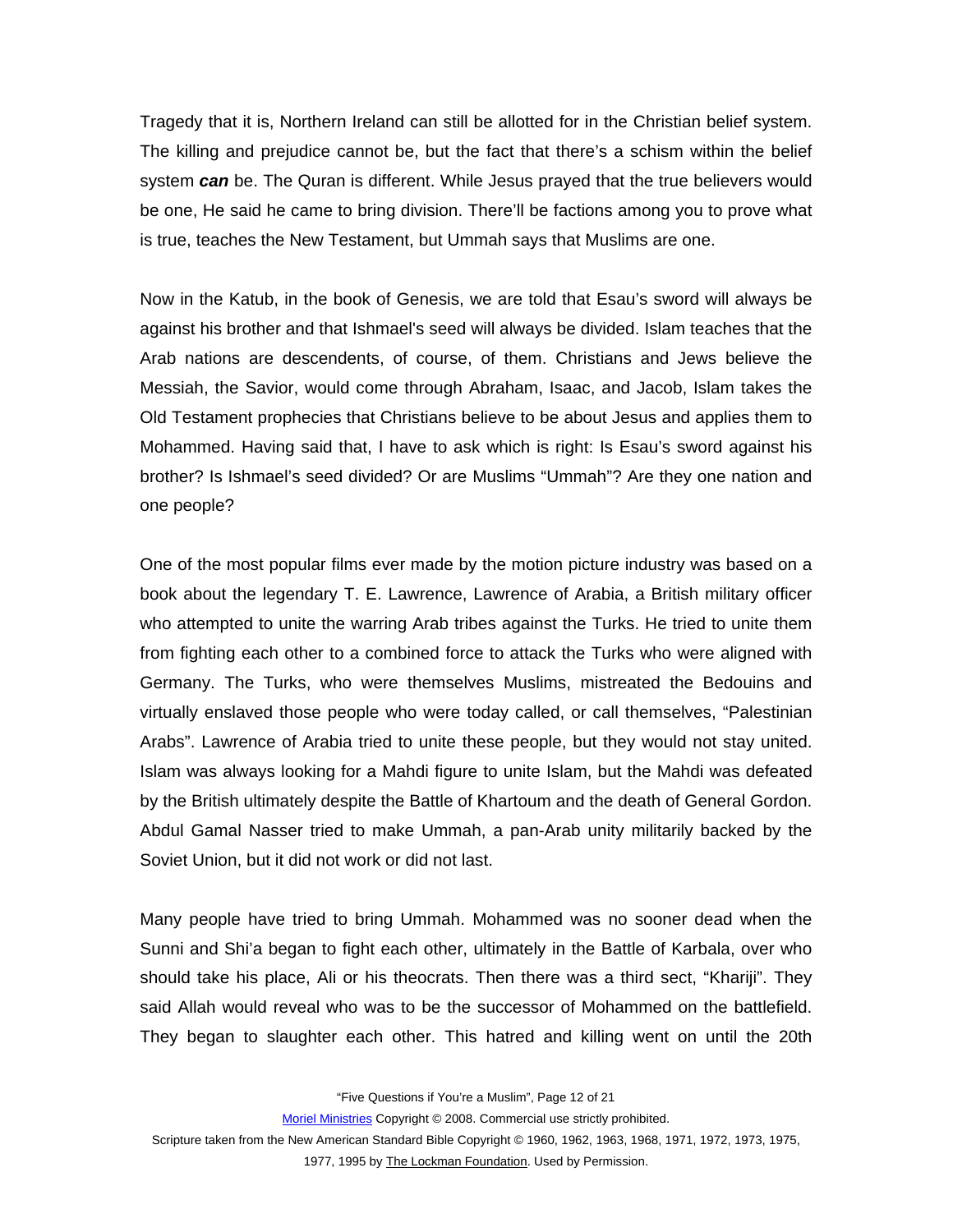Century in the war between Iran and Iraq. 1.5 million Muslims were killed by other Muslims in a war between Sunni and Shi'a going back to the Battle of Karbala. (We're going back here to the 8th Century.)

Why has it never worked? Why is there no Ummah? Why is it that the only way it appears to a Westerner that Muslims can be united is if they have a common enemy? Because it seems unless they have a common enemy they will kill each other.

The invasion of Kuwait – raping, burning, pillaging. The Americans and British liberate Kuwait and the Kuwaitis begin pogroms against the Palestinians, murdering, raping, pillaging.

When Yasser Arafat and the Palestinian Arabs tried on the Jordanians what they today are doing with the Israelis – Palestinian nationalism – in September of 1970, King Hussein of Jordan systematically exterminated between 15-18,000 Palestinian Arabs in 12 days.

This is Muslims doing it to Muslims. They kill far more of each other than the Americans, the British, the West, or the Israelis ever killed. The West or the Israelis have *never* done to Muslims what they have done to each other. 1.5 million killed in the war between Iran and Iraq alone? The wars between Yemen and North and South – it goes on – the Polisario conflict in Morocco. I've heard the followers of Arafat saying, "First the Saturday people, then the Sunday people. First we'll kill the Jews, then we'll kill the Christians." Right now they're killing each other. Again, they did the same thing in Lebanon. Without a common enemy they kill each other.

If Allah is God, and if the Quran is true, why is it that Ummah has never been able to deliver what it promised?

Now again, Christendom can allow for schism and division; however, whenever two Christianized nations had a war, one was not a democracy. In the Western Judeo-Christian world, as opposed to the Muslim world, no two democracies have ever had a

"Five Questions if You're a Muslim", Page 13 of 21

Moriel Ministries Copyright © 2008. Commercial use strictly prohibited.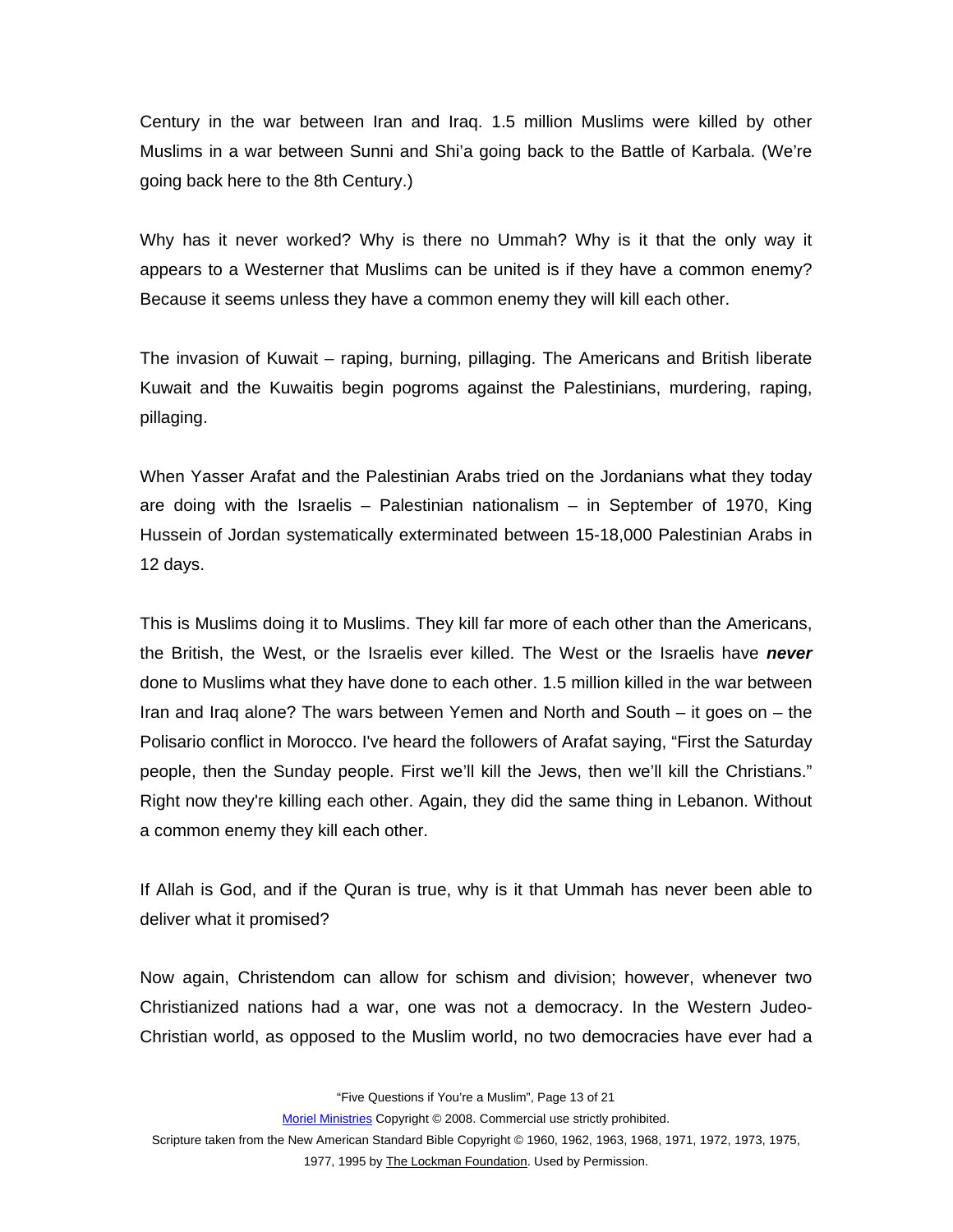war. I have heard fundamentalist Islamic imams in Iran sing of the virtues of the English Puritans because of their piety, but they overlook the fact that those same English Puritans, for all their mistakes they may have had, established parliamentary democracy. Not a single Muslim country in the world is a democracy. Not really. Turkey comes the closest but it isn't.

Not a single Muslim country will give Christians and Jews the rights they demand in Britain or America, but that is not my point or my question. My question is this: Since no two Westernized Christian Judeo-Christian democracies have ever had a war, but most Jihads – and they've *called* them "Jihads" – have been Muslims killing other Muslims, which religion should I believe? Should I believe a religion that has given rise to democratic institutions where no two democracies based on Judeo-Christian principles have ever had a war, or a religion where *because* of the religion there's been nothing but war? There is no Ummah.

Historically there has been no Ummah, there never has been Ummah. The book of Genesis seems right. Esau's sword remains against his brother, Ishmael's seed remains divided. The Quran and Hadith has clearly been wrong. My question, my dear Muslim friends, and I'm only asking the question, if I have a Judeo-Christian worldview that has given rise to democratic freedom that does not exist in the Islamic world, why should I believe in Islam that cannot deliver the goods?

You only need to drive across the causeway from Malaysia to Singapore; you only need to cross the border at Elath into Jordan or Tabot into Egypt; you only need to take a ferry across the Bosporus or from Algeciras, Spain to the north coast of Morocco. The moment you as an educated Muslim go from the Judeo-Christian world to the Muslim world you see a big change. You know the air smells different. I just don't mean the dirt or the grime or the congestion, I mean the freedom, the tolerance. Why have the sciences not bloomed in the Islamic world since its Golden Age when it was dominated by a philosophical Islam controlled by the Turks, not by a fundamentalist Islam controlled by the Saudi Wahab or the Iranian Shi'a imams? It just doesn't work. Why every morning in Terminal 3 at Heathrow are there so many Muslims bending over backwards to get

"Five Questions if You're a Muslim", Page 14 of 21

Moriel Ministries Copyright © 2008. Commercial use strictly prohibited.

Scripture taken from the New American Standard Bible Copyright © 1960, 1962, 1963, 1968, 1971, 1972, 1973, 1975,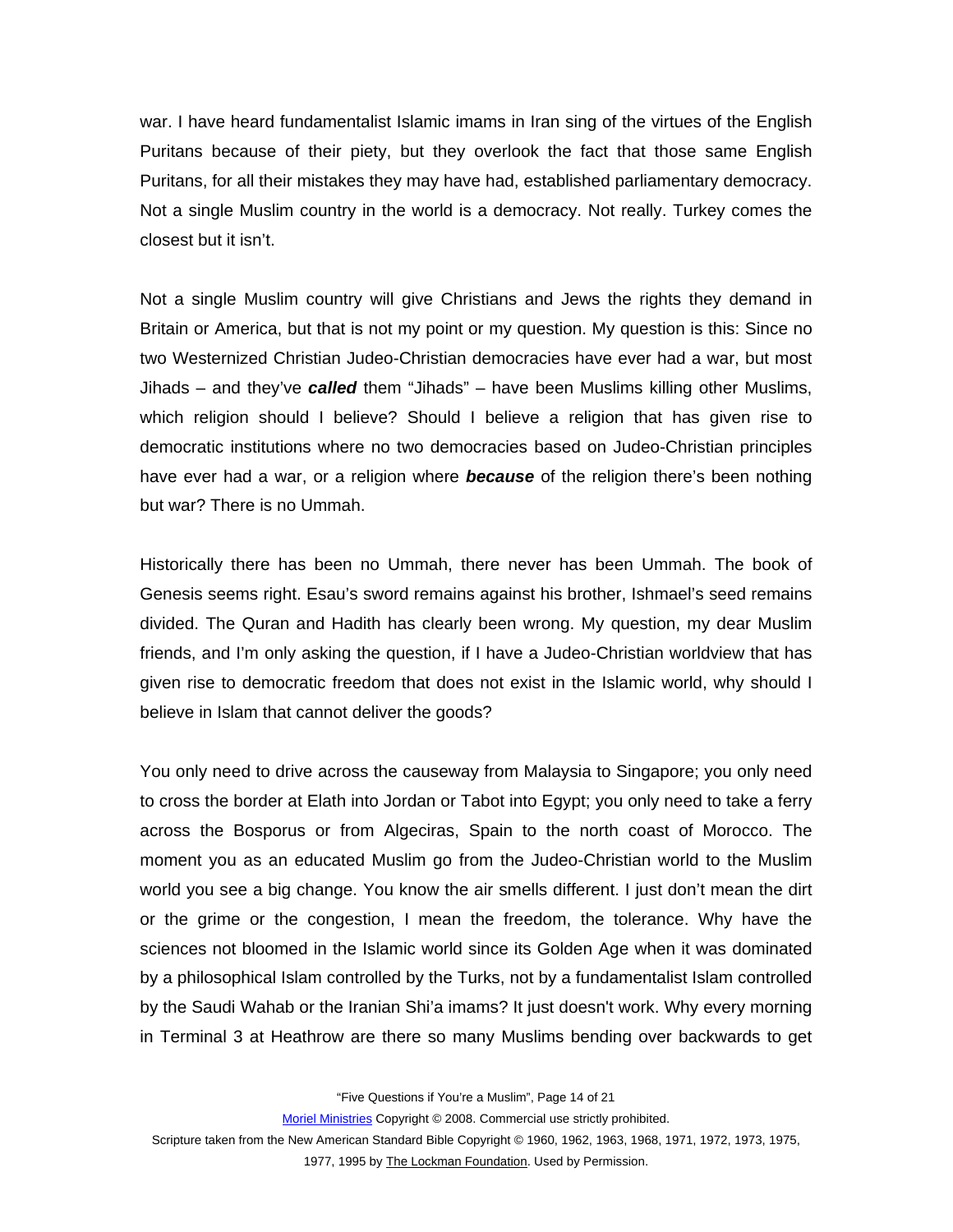<span id="page-14-0"></span>into Britain? Why are they arriving in Italy and France every day of the week illegally? Why are they doing anything they can to get into to the United States via Mexico or whoever? Why don't they want to stay in the Islamic world? Some would say because they are missionaries for Islam, sent to convert it. These are not imams, most of them, these are economic refugees and you and I both know it; they're intellectuals coming for intellectual freedom not available; they're escaping war and conflict between Muslims like they do from Somalia.

Again, my question is since you have no Ummah, since your religion has been unable to deliver what it promised, why should I turn my back on a religion that has and accept one that hasn't? Why should I reject something that has worked in favor of something that has not? Let's be honest – if it worked, you wouldn't be here.

# **What About Freedom?**

But I have another question. Slightly more than half the world's population are women. We all know that in Saudi Arabia a woman can't even drive a car. We all know that Islam allows up to four wives although Muhammad himself had many more. However, Ghazali the Islamic scholar 700 years ago taught that Islam teaches that marriage is a form of slavery. Razi and Ibn al-Anabi said that by dowry a wife is the property of her husband in the sense of a slave. In Kitob 4:3 we are told that Islam allows women to be kept as sex slaves, and beating and sexual slavery of women and sexual deprivation are acceptable forms of correcting your wife.

I've read books by women who escaped harems such as *Princess in the West*. These are not books written by Western women, these are not books written by Christians or by Jews or by enemies of Islam, they are written by Muslim women. According to the Home Office here in the United Kingdom, every year – *every* year – there are at least 1,000 known arranged marriages of under-aged girls that are forced, where British girls are taken by family and compelled to marry people, sometimes 30 to 40 years older than them, whom they've never met. A 15 year-old girl from Glasgow was compelled to marry a 54-year-old uncle in Pakistan. The case is not unusual. We've seen a few cases on TV of the abductions and women being forced to marry relatives they have not even met by

"Five Questions if You're a Muslim", Page 15 of 21

Moriel Ministries Copyright © 2008. Commercial use strictly prohibited.

Scripture taken from the New American Standard Bible Copyright © 1960, 1962, 1963, 1968, 1971, 1972, 1973, 1975,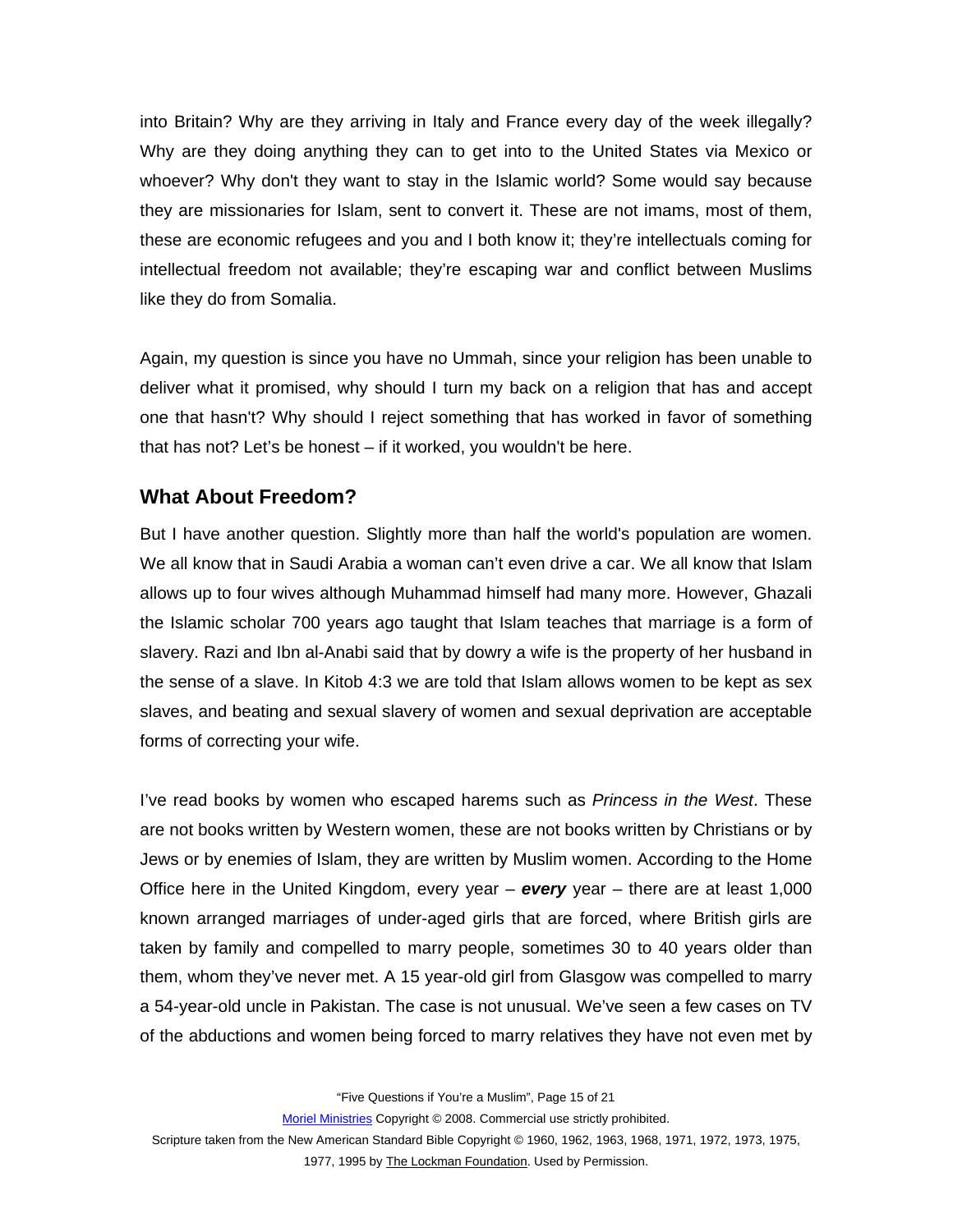their own families. This is going on in Britain – how much more of that goes on in the Islamic world?

Mohammed owned black slaves, didn't he? Ask the Orientalists. In fact, even ask the Wahab. Because on that basis it is justified; they don't call it "slavery", they call it "employment contracts". They go, of course, to poor black African countries and give relatively small amounts of money to the families and take the little girls back to the harems. It is called "child slavery" by the United Nations, but fundamentalist Islam calls it permissible and it is practiced in Muslim countries.

I have never seen that kind of the injustice in the Western world in my life. The United States fought a war where one of every eight white Americans was killed or wounded to abolish slavery, to put an end to the enslavement of the black man and woman. One out of eight were killed or wounded in the American Civil War. In proportionate terms it is the most bloody conflict in the history of America and one of the most bloody in the history of the world in proportionate terms. I have never found a single Islamic country that has had a civil war to put an end to slavery, and the slaves are normally black. And so I ask black people of America and Britain who are listening to Louis Farrakhan, given the fact that the first countries to abolish slavery were Christian – as in William Wilberforce and the Earl of Shaftesbury, as in Abraham Lincoln – given the fact that the *first* countries to abolish slavery were Christian but the enslavement of blacks still exists in the Islamic world, on what basis can you say Christianity is a white man's religion, and that Islam is the faith of Black freedom and upward mobility?

Four wives? The right to beat, sexually deprive? Enslave, according to your own scholars? I'm not talking about what is ancient; I have been to your countries. It still goes on. Even *here* there's arranged, forced marriages. On what basis can you expect a Western woman to turn her back on a religion that says your wife is your co-heir in Christ and become one of four, and somebody will have the right to beat and sexually deprive, and worse still?

"Five Questions if You're a Muslim", Page 16 of 21

Moriel Ministries Copyright © 2008. Commercial use strictly prohibited.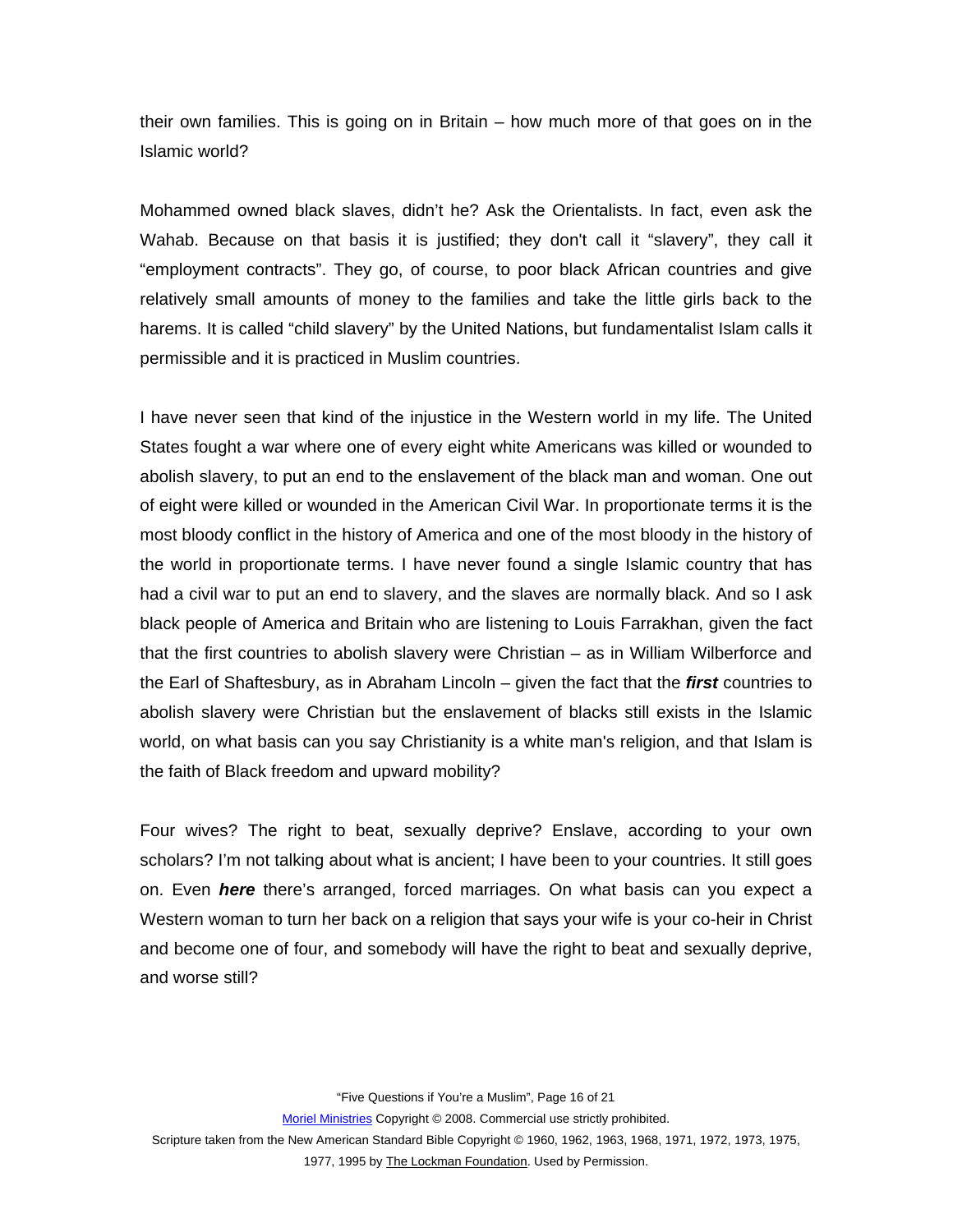<span id="page-16-0"></span>In the Hadith we read, "Man will say to his brother, 'Look upon my wife. If you desire her I will divorce her for you'", that you can divorce her and give her to another. Now these are early writings in Islam, but remember the Wahab of Saudi Arabia only accept the early writings. It still goes on. How can you expect a woman to turn her back on a faith that says she's a co-heir in Christ, love her body the way you love your own, with a religion that says she can be sexually deprived, beaten, mistreated, and even divorced and given away, when you allow automatic custody of the children under Sharia Edin? How can you expect a black man to believe that Christianity is a white man's religion when to this day Islam is a religion that has black slaves?

### **What About the Promise of Jihad?**

But I have another question. The question is on "Jihad" – "holy war". Western Muslims like to say, "Jihad is a struggle within oneself to keep the five pillars of Islam within your own life." It is a holy war within your own self. But it is still defined in the Quran and the Hadith as a struggle to defend Islam and, the fundamentalists say, to advance it for Mohammed said, "Allah has commanded me to make war against all nations and all people until all say there's no God but Allah and Mohammed is his prophet".

He organized 65 military campaigns and personally organized 27. To this day the indigenous people of North Africa, the Berbers, are second-rate citizens in their own country; the Kurds are second-rate citizens in their own ancient homeland. Why is Iran, which as a Zoroastrian nation, Muslim? Why in Morocco, Algeria, and Tunisia Muslim? Why is Turkey Muslim? Why is Iran Muslim? They were invaded and occupied and forced to become Muslim at the point of a sword. That is the history Islam. Everyone knows it. How then can it be a religion of peace?

Now again, westernized Muslims would say, "Jihad is the struggle within oneself". I accept that there are those who do not agree with it and they will put it in the same category as what the English did to the Irish or what the Europeans did to the American Indians and so forth, but let's look at Jihad.

"Five Questions if You're a Muslim", Page 17 of 21

Moriel Ministries Copyright © 2008. Commercial use strictly prohibited.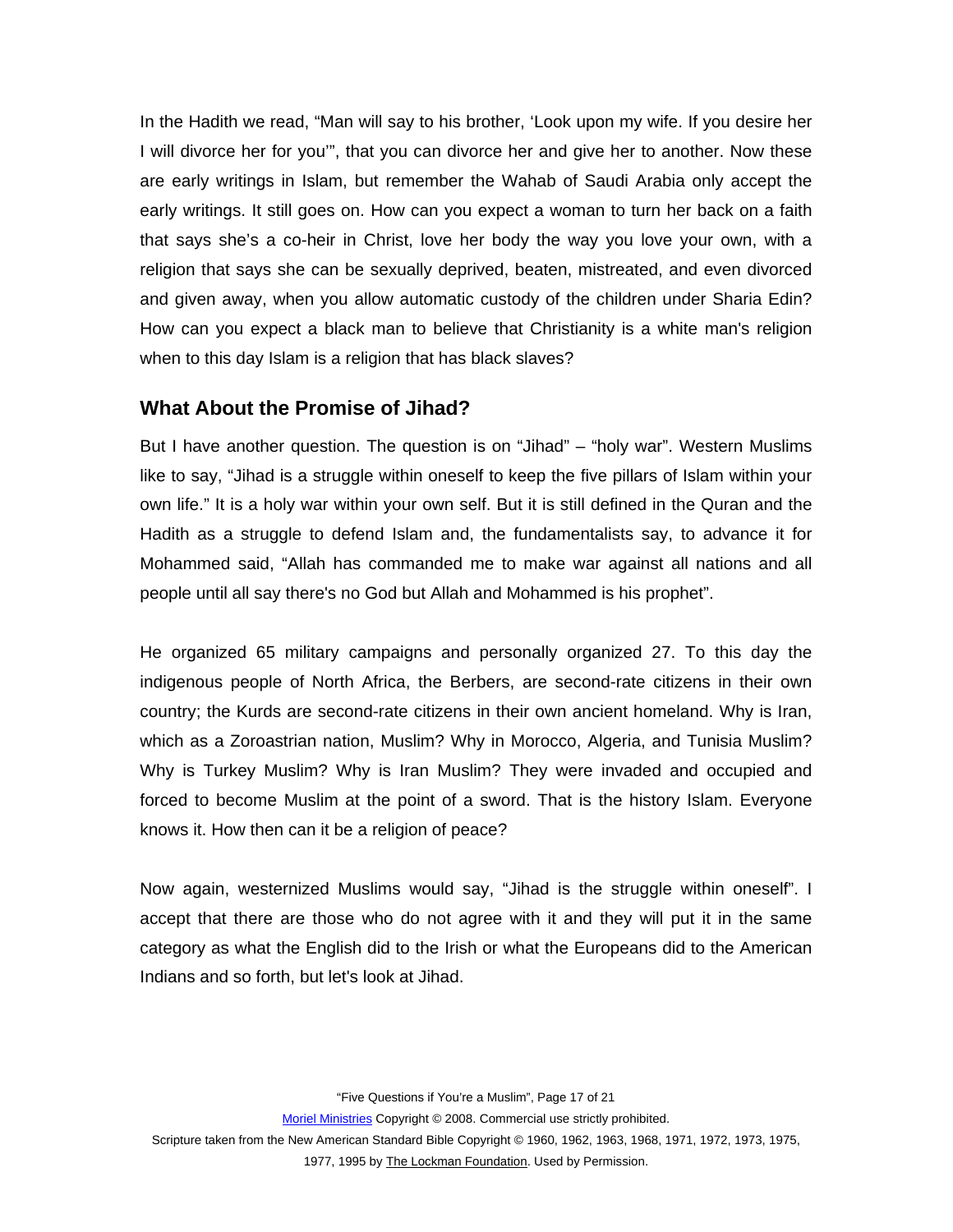Whether you interpret "Jihad" one way or the other is not the issue. The Quran says, "Allah will give the Muslim victory in the jihad against the infidel". Irrespective of your view of Israel and Palestine and whose land is it and who was there first or who has the right to be there, let's just look at the subject "Jihad".

One Arab leader, one Muslim leader after another – both Sunni and Shi'a – have called the struggle "Jihad". After six Jihads, surrounding Muslim nations -- just the Arab ones of 150 million plus in population – cannot defeat less than 5 million Jews. There's 1.2 billion Muslims in the world, only 13 million Jews. Israel, even with the West Bank, consists of less than 1% of the land that is today Arabic-speaking. Less than 1%. It's small, it's surrounded, it's under-populated, and has none of the vast oil wealth found in the Arabian pan handle, or in Iraq or Iran or Libya. Why is it? If Allah is God, and if He will give the Muslim victory in the Jihad against the infidel, that Israel has proven consistently indestructible?

When I've asked this question I've been told it's because of America. I don't believe God is afraid of America or of any nation. If Allah is God, He's not afraid of America or Russia or China or India or Britain or France. He's not afraid of anybody, He's God! On that I think we can agree. But how can it be because of America if Allah's going to give you victory?

The fact is, under Nassir when the Soviet Union was backing the Arab-Muslim nations against Israel in 1967, America did not begin backing Israel in any significant way until 1973. East Jerusalem, the Golan Heights, the West Bank, and the Gaza Strip were conquered in 1967 – June of '67 – six years before the Americans began backing them. Your argument makes no sense.

Now the Katub – the Bible, says the Jews would return to the land. Jesus said Jerusalem would be trampled down by the feet of the Gentiles until the time of the Gentile was completed. (Lk. 21:24) They go back to Jerusalem. The prophet Zechariah says they would be there and they would be indestructible because of Jesus. Read it. You can read it in Arabic. They'll look upon Him whom they have pierced. (Zech. 12:10)

"Five Questions if You're a Muslim", Page 18 of 21

Moriel Ministries Copyright © 2008. Commercial use strictly prohibited.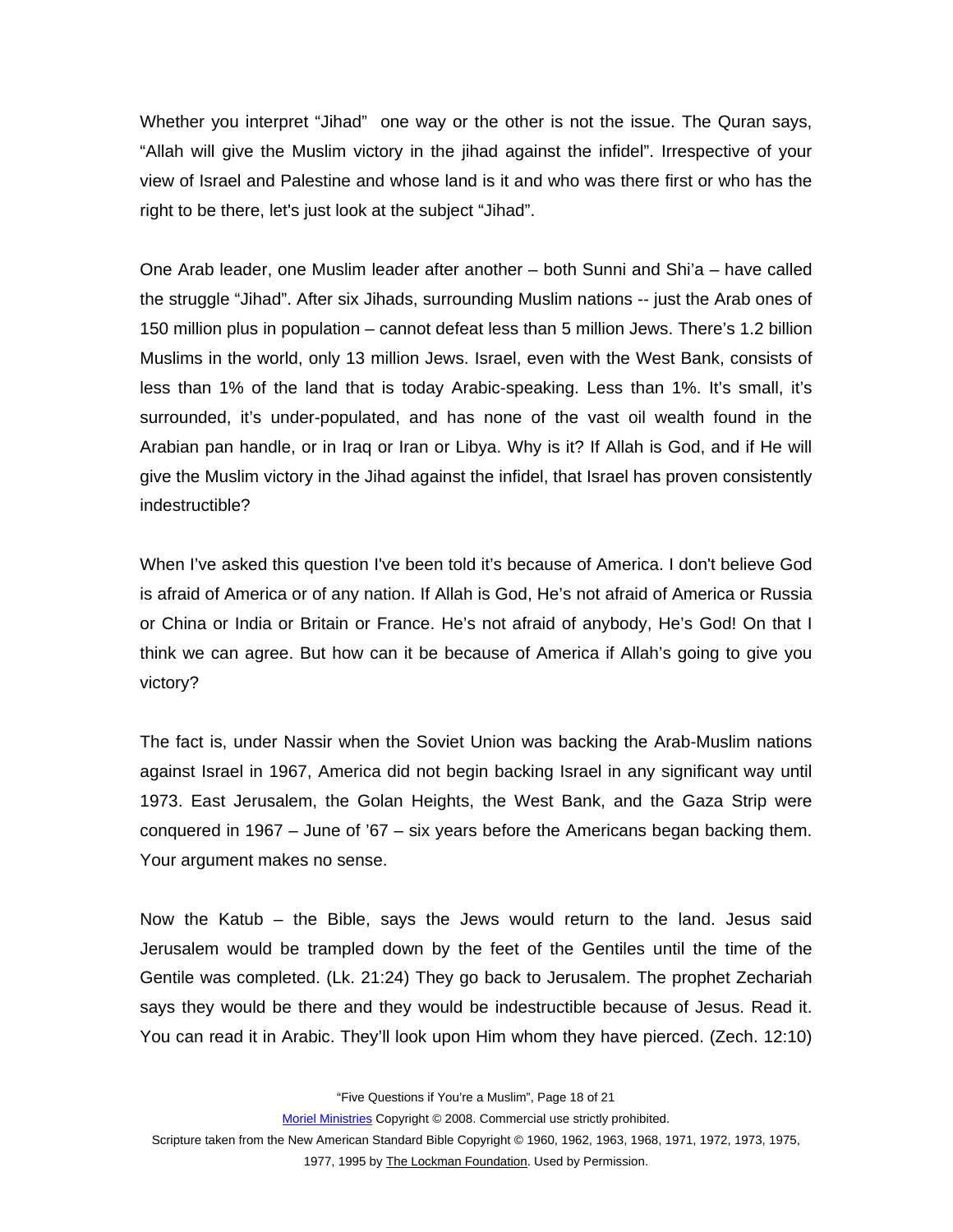<span id="page-18-0"></span>When the nations come against Jerusalem He will make war against the surrounding nations.

### **Which book is right?**

Are you one nation, one people, or are you a divided nation and a divided people who needs a common enemy to create the illusion? Are you really a nation of peace and tolerance? Then why will you not give the same freedom to Christians and Jews that you demand here? You can build your mosques wherever you want. Why can't we build one church in Saudi Arabia or Iran, let alone a synagogue? If you're a religion of peace and tolerance, why do you still allow slavery of children and blacks, even though you call it by another name? If you're a nation of peace and tolerance, why do your scholars have to come to France, Britain, and America to publish? If Allah is giving you the victory in the Jihad, how come He's not giving it to you? How come the God of Israel has given it to them? In the schism between the Sunni and Shi'a it was said Allah would determine who he favors on the battlefield. So then, by the standards of Islam, God has favored the Jews. Why is it that the West had to liberate Kuwait? You have no Ummah, you have no Salim, you have no victory in Jihad. But the real question is, do you have salvation?

One of the pillars of Islam as you know is "*Insha'Allah*" – everything that happens whether good or bad is Allah's will. There is no assurance of salvation. And salvation is obtained by submission to Allah's will as defined in the Quran. But given the fact that there are so many things in the Quran which cannot possibly be true logically and reasonably, given the fact that the teachings of Islam have not been able to produce the freedom and prosperity that exist in the West, let alone the peace or the justice, how can you be sure it can give salvation?

I've considered the claims of Mohammed, of the Quran, and of the Hadith, and I have these five questions. I'd asked them of you. I invite you to e-mail me with your response or write us here in Britain:

"Five Questions if You're a Muslim", Page 19 of 21

Moriel Ministries Copyright © 2008. Commercial use strictly prohibited.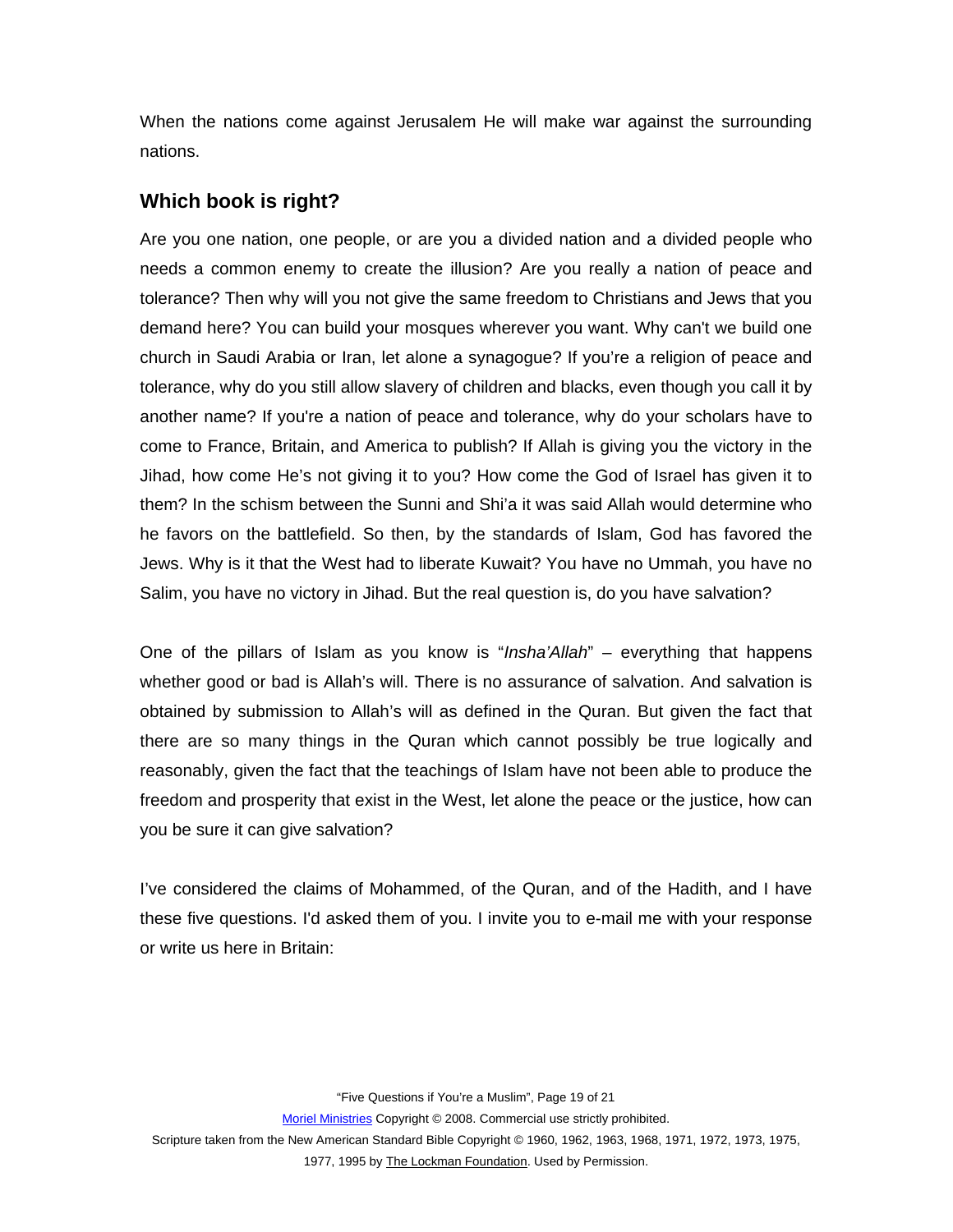Moriel P.O. Box 201 Maidenhead SL69FB

I invite you to write me, explain Mohammed's marriage to Ayesha, explain the Islamic position on slavery and women, explain the findings of your Orientalists, explain why there is no Ummah, no victory in your Jihad. If you can't answer those questions, how can you be sure Islam can give you salvation?

I've considered the claims of your religion. please consider the claims of Jesus. In John 5:24 He says…

*"Truly, truly, I say to you, he who hears My word, and believes Him who sent Me, has eternal life, and does not come into judgment, but has passed out of death into life.* 

He's promising eternal life if you really believe that He died for your sins, to pay the price for what you did. And I'm reading from the apostle Peter, 1 Peter 1:3…

*Blessed be the God and Father of our Lord Jesus Christ…* 

…Yeshua HaMashiach…

*…according to His great mercy..* 

No, God *does* have a Son. Not begotten by sex, but begotten from eternity. He always existed.

*…according to His great mercy has caused us to be born again to a living hope through the resurrection of Jesus Christ from the dead to obtain an inheritance which is imperishable and undefiled that will not fade away,* 

"Five Questions if You're a Muslim", Page 20 of 21

Moriel Ministries Copyright © 2008. Commercial use strictly prohibited.